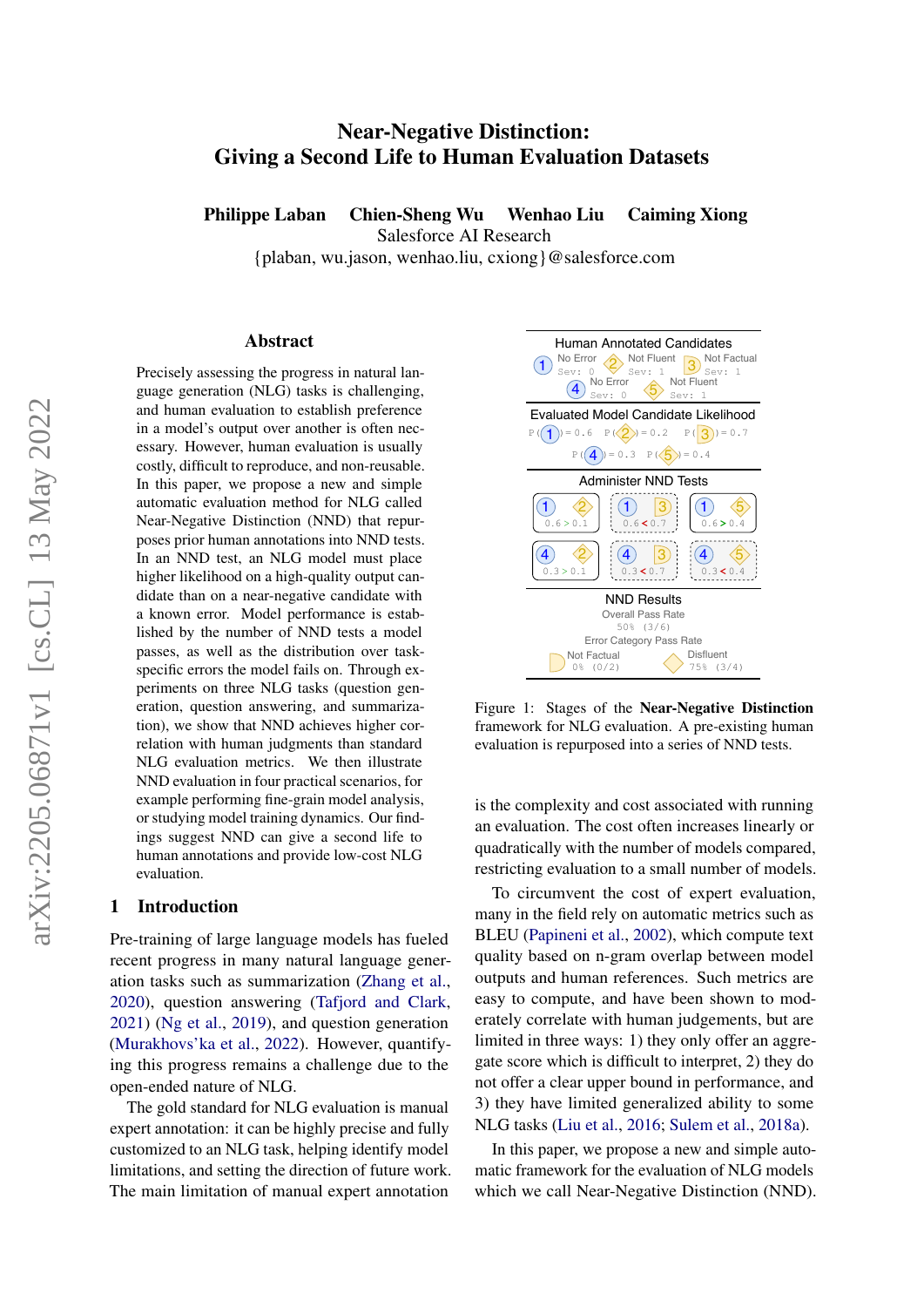At a high level, the NND framework bridges the gap between expert annotation and automated metrics by repurposing existing annotations into a series of automatic tests which assess how likely a model is to avoid previously annotated errors.

The first contribution of our work is the definition of the NND framework, illustrated in Figure [1.](#page-0-0) In NND, an existing human evaluation dataset D is repurposed to create a series of automated tests. For a given input context,  $D$  should contain annotations for several model outputs, some high-quality (candidates 1, 4) and some low-quality (candidates 2, 3, 5). A collection of NND tests is created containing candidate pairs of differing quality. Generation models pass an NND test if they assign higher likelihood to the high-quality candidate than the low-quality one. NND evaluation produces an overall test pass rate, as well as a pass-rate for each error category, which can be used to inspect model strengths and weaknesses.

The second contribution is the creation of NND datasets from existing human evaluations for three NLG tasks: question generation, generative question answering, and summarization. On these three tasks, verification experiments find that NND pass rates correlate better with human judgements than existing evaluation metrics, both n-gram based metrics such as BLEU [\(Papineni et al.,](#page-9-2) [2002\)](#page-9-2), and more recent metrics such as BERTScore [\(Zhang et al.,](#page-10-3) [2019\)](#page-10-3) and QuestEval [\(Zhang et al.,](#page-10-3) [2019\)](#page-10-3).

The third contribution is a collection of practical experiments showcasing how to use NND. The experiments demonstrate the flexibility of the NND framework, showing it can be useful to extrapolate a model's performance in a user study, perform fine-grain model analysis, study scaling effects in model families, or discover trends during training.

Although we focus experiments on the English language, the NND framework is not Englishspecific, and we encourage the community to experiment with NND evaluation, helping to expand it to new NLG domains and languages.

## 2 Near-Negative Distinction

We now detail the process of transforming a preexisting human annotations into an NND dataset, and show how to perform NND evaluation.

#### 2.1 NND Dataset Creation Procedure

A human annotation dataset D consists of (context, candidate) tuples that have been annotated typically with one or more labels from a discrete error categorization. Several properties are required from human annotation datasets to be compatible with the NND framework. First, several candidates should be annotated for each context, so that pairs of candidates can be formed into unit NND tests. Second, it should be possible to map error categories to varying quality levels. For instance in Figure [1,](#page-0-0) candidate 1 labeled No Error is of higher quality than candidate 2 labeled Not Fluent. If these properties are present in a human annotation dataset, an NND dataset can be created in three steps:

- 1. Group By Context: Group all annotated candidates for a given context, typically each candidate originates from an NLG model.
- 2. Assign Quality: Assign a quality to each candidate within a group based on its annotation.
- 3. Generate Candidate Pairs: For a given context, construct all pairs of candidates of differing quality  $(C_{high}, C_{low})$ .

The difference in quality between some error categories might not be known (e.g., the difference between "Not Fluent" and "Not Factual" candidates in Figure [1\)](#page-0-0), preventing the ability to fully rank candidates. Because of this limitation, NND focuses on pairwise comparisons rather than ranking, analyzing each pair of candidates for which a quality differential is known.

## 2.2 Administering NND

The finalized NND dataset consists of (context,  $C_{high}$ ,  $C_{low}$  triplets we call *NND tests*. Most text generators are language models, which assign a probability to a sequence of tokens. Sequence probability can be used during generation to rank partial candidates such as in beam search generation, however most often a generated sequence's likelihood is discarded once generation is completed.

In NND, we make use of sequence likelihoods to assess whether models are likely to reproduce the mistakes of previous models, or if they can correctly assign lower likelihood to low-quality candidates. Formally, each candidate  $C$  is tokenized into a sequence of tokens:  $w_1$ , ... $w_N$ , and a candidate's likelihood is computed in the following way:

$$
LL(C) = \frac{\sum_{i=1}^{N} log(P(w_i | \text{ct}, w_1, ..., w_{i-1}))}{N},
$$
\n(1)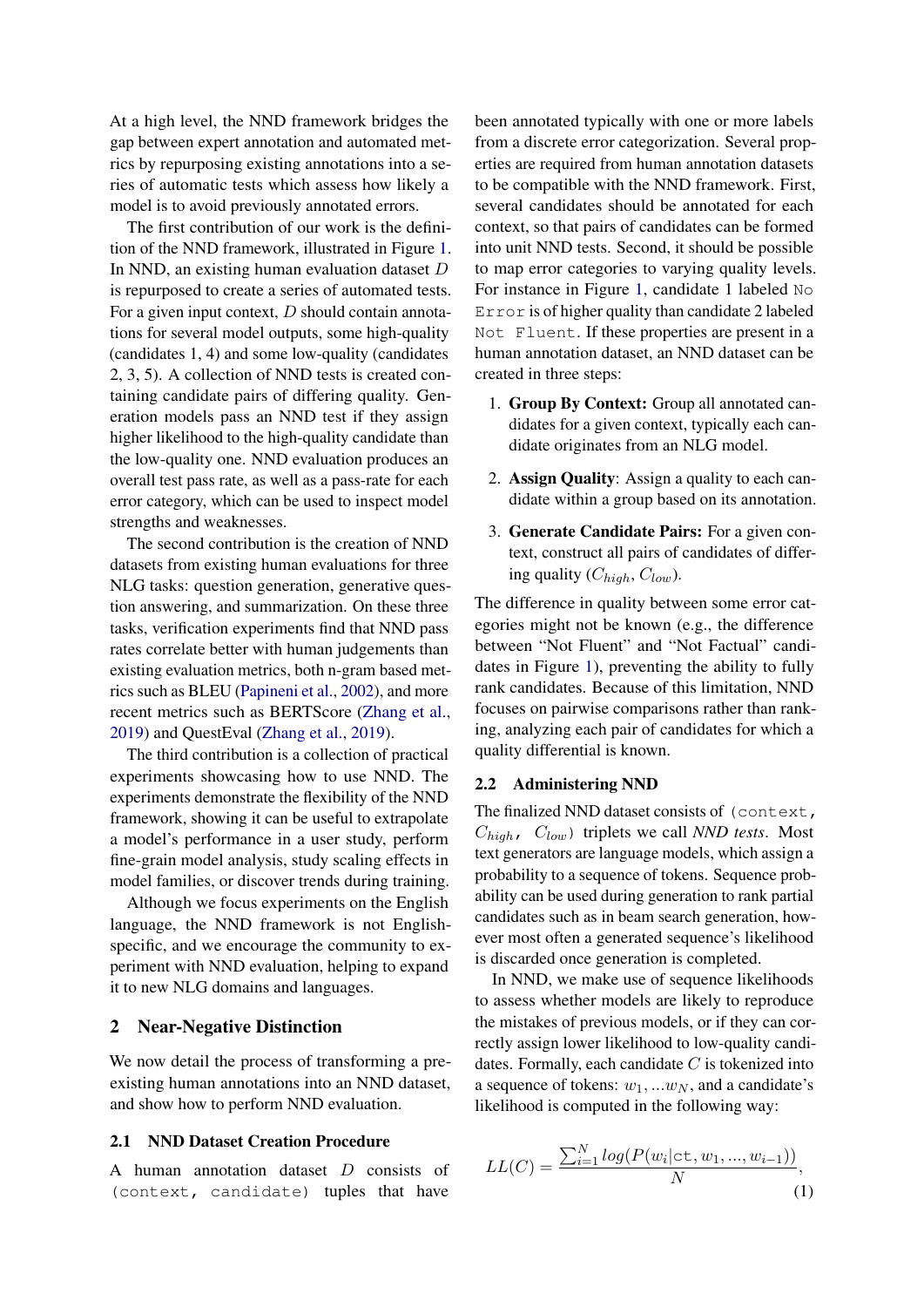where  $P(w_i | ...)$  is the probability assigned by the model to the  $i$ -th token of the candidate, and  $ct$ is the input context. We use log likelihood instead of likelihood, a standard step to improve numerical stability. We further choose to normalize the likelihood by the sequence length  $(N)$  to counterbalance the effect of sequence length on likelihood. An NND test is performed by computing the likelihood of both candidates  $LL(C_{high})$  and  $LL(C_{low})$ and comparing both. The model passes the test if

$$
LL(C_{high}) > LL(C_{low}).
$$
 (2)

In cases where the model fails the test, the error category of  $C_{low}$  is recorded, allowing to compute NND pass rates for each category of error.

By administering an entire dataset of tests, the NND produces two outputs: first an overall pass rate which is the percentage of NND tests passed by the model, and the breakdown of pass-rates for each error category. The two outputs complement each other: the former can be used to compare models, and the second can be used to inspect model performance and discover model limitations.

## <span id="page-2-1"></span>2.3 Verification of NND Quality

To gain understanding on the quality of NND estimates, we run verification experiments assessing the level of correlation between NND estimates of model performance and human reference annotations. We run identical verification experiments with a set of standard NLG metrics.

We design two verification experiments based on desired properties for an evaluation metric: (1) Rank Correlation, an evaluation metric should rank NLG models similarly to rankings based on human annotation, (2) Gap Correlation, a metric's estimate of gaps in performance between pairs of models should correlate positively with gaps measured through human annotation (i.e., if human annotation reveals a large gap in performance between two models, the evaluation metric should similarly estimate a large gap).

For Rank Correlation, given a set of NLG models and a metric, we compute the Kendall rank correlation coefficient ( $\tau$ ) [\(Kendall,](#page-9-4) [1938\)](#page-9-4) between the models' ranking according to the metric, and the ranking based on human annotation. Higher  $\tau$ signifies that an evaluation metric is more accurate at predicting ordinal ranks of models.

For Gap Correlation, for each pair of NLG models, we compute the difference in performance according to the metric and according to human annotation. The gaps of all pairs of models are assembled into two vectors of size  $\binom{n}{2}$  $\binom{n}{2}$ , and we compute the Pearson correlation of the two vectors. If a metric achieving a high Gap Correlation is well calibrated and can predict gaps in performance between two models accurately.

In Section [3,](#page-2-0) we introduce NND datasets for three NLG tasks, based on pre-existing human annotations. In Section [4,](#page-3-0) we perform the verification experiments in the three domains, and confirm that NND correlates better with human opinion than well-established NLG metrics. Section [5](#page-4-0) introduces practical use-cases of NND evaluation.

## <span id="page-2-0"></span>3 NND Datasets

## <span id="page-2-2"></span>3.1 NND For Question Generation

We first describe NND experiments for the task of Question Generation, based on Quiz Design (QD) dataset [\(Laban et al.,](#page-9-5) [2022\)](#page-9-5). For each context in QD, seven answer-aware QGen models generated up to seven questions. Ten teachers designing educational quizzes annotated 3,164 questions with one of four error types: *No Error, Disfluent, Off Target, Wrong Context*.

We generate NND tests by pairing *No Error* questions with questions with any error, producing 2,686 NND pairs in total. Examples in Table [A1.](#page-11-0)

We run NND experiments with the seven models used in the original QD study (GPT2- {distil,base,med} [\(Radford et al.,](#page-9-6) [2019\)](#page-9-6), BART- {base,large} [\(Lewis et al.,](#page-9-7) [2020\)](#page-9-7), ProphetNet, and MixQG-Large [\(Murakhovs'ka et al.,](#page-9-1) [2022\)](#page-9-1)), as well as three newer models that were not released when the QD annotation was run: MixQG-3B, and Macaw-{3B-11B} [\(Tafjord and Clark,](#page-10-1) [2021\)](#page-10-1).

## 3.2 NND For Question Answering

In generative QA, a QA model receives a question and must generate a potentially abstractive answer. We create an NND dataset by re-purposing the the Challenge 300 annotations [\(Tafjord and](#page-10-1) [Clark,](#page-10-1) [2021\)](#page-10-1). Challenge 300 is a suite of 300 questions intended to challenge QA models (e.g., Can you sit and stand at the same time?). For each question, QA models must generate a free-text answer, and candidates answers from five large QA models (including GPT3) were annotated with a credit of either 0 (incorrect), 0.5 (partially correct) or 1 (correct). Each question in Challenge 300 is further tagged into 20 categories, which we consolidate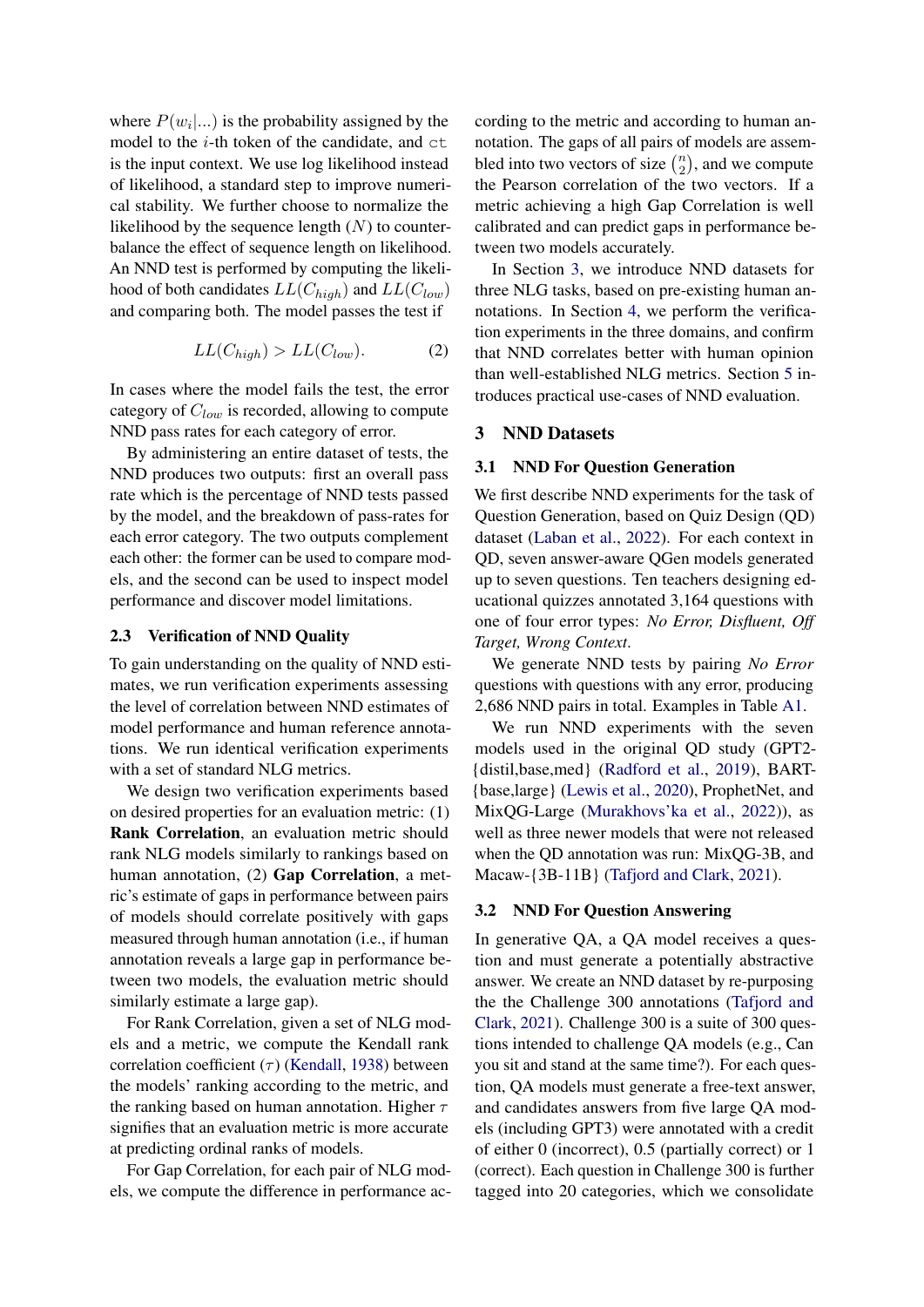into 5 groups: Common Sense, Comparison, Entity, Creativity and Science. We create NND test pairs out of (correct, incorrect) answer pairs and obtain 829 NND test pairs which we further organize according to category groups. Example NND tests for each category in Table [A2.](#page-12-0)

We run NND experiments with three families of publicly available generative QA models: T5 finetuned on Natural Questions [\(Roberts et al.,](#page-9-8) [2020\)](#page-9-8), UnifiedQA [\(Khashabi et al.,](#page-9-9) [2020\)](#page-9-9), and Macaw [\(Tafjord and Clark,](#page-10-1) [2021\)](#page-10-1), which achieved the highest performance during annotation.

## <span id="page-3-4"></span>3.3 NND For Summarization

For summarization, we adapt two human annotation datasets to the NND framework: SummEval [\(Fabbri et al.,](#page-8-0) [2021\)](#page-8-0) and FRANK [\(Pagnoni et al.,](#page-9-10) [2021\)](#page-9-10). Example NND tests in Table [A3.](#page-13-0)

SummEval consists of 100 documents each with 8 to 9 system-generated summaries annotated with 5-Point Likert scale ratings on four general attributes (Consistency, Coherence, Fluency and Relevance). We treat each attribute independently, and normalize Likert scale annotations following the SummaC benchmark procedure [\(Laban et al.,](#page-9-11) [2021b\)](#page-9-11): for each attribute, a summary is of highquality if a majority of annotators gave the summary a score of 5, and is of low-quality otherwise. The NND procedure yields 3,613 NND tests.

FRANK focuses annotation on the consistency attribute, offering more specialized error categories. The test portion of FRANK contains 350 news articles, each coupled with 4 or 5 summaries. Each summary has annotations that follow a hierarchical error categorization, breaking down consistency errors into four groups: *No Error, Semantic Frame, Discourse, and Verifiability* errors.[1](#page-3-1) We treat *No Error* as high-quality, and any other error as lowquality, and generate 824 NND test pairs.

We run NND experiments with five summarization models in the SummEval evaluation (M9, M17, M20, M22, M23) and perform fine-grain comparison of BART-large and PEGASUS [\(Zhang](#page-10-0) [et al.,](#page-10-0) [2020\)](#page-10-0), two models that achieve very strong ROUGE performance on the CNN/DM dataset [\(Nallapati et al.,](#page-9-12) [2016\)](#page-9-12).

## <span id="page-3-0"></span>4 NND Verification

We now present results from running the verification experiments of Section [2.3](#page-2-1) on the three

<span id="page-3-3"></span>

|                  | <b>OGen</b> |                  | Gen. QA |                  | Summ.  |                  |
|------------------|-------------|------------------|---------|------------------|--------|------------------|
| Metric           | Rank        | Gap              | Rank    | Gap              | Rank   | Gap              |
|                  | $\tau$      | $\boldsymbol{r}$ | $\tau$  | $\boldsymbol{r}$ | $\tau$ | $\boldsymbol{r}$ |
| <b>BLEU</b>      | 0.65        | 0.35             | 0.40    | 0.63             | 0.45   | 0.74             |
| $R-1$            | 0.64        | 0.31             | 0.40    | 0.57             | 0.55   | 0.84             |
| $R-2$            | 0.65        | 0.34             | 0.27    | 0.56             | 0.55   | 0.86             |
| $R-I$ .          | 0.65        | 0.41             | 0.40    | 0.57             | 0.55   | 0.85             |
| <b>METEOR</b>    | 0.65        | 0.36             | 0.27    | 0.56             | 0.55   | 0.72             |
| <b>BERT</b>      | 0.49        | 0.36             | 0.40    | 0.57             | 0.65   | 0.67             |
| <b>BARTScore</b> | 0.65        | 0.40             | 0.27    | 0.57             | 0.75   | 0.74             |
| OuestEval        | 0.65        | 0.39             | 0.27    | 0.56             | 0.75   | 0.79             |
| <b>NND</b>       | 0.78        | 0.80             | 0.67    | 0.86             | 0.70   | 0.86             |

Table 1: Results for the Rank  $(\tau)$  and Gap  $(r)$  Correlation experiments. Experiments were performed for Question Generation, Generative QA and Summarization using scores from standard NLG evaluation metrics and NND. Each entry is the average of verification experiments run on the dataset.

domains we study. In our analysis, we compare NND to standard n-gram based evaluation metrics: BLEU [\(Papineni et al.,](#page-9-2) [2002\)](#page-9-2), ROUGE [\(Lin,](#page-9-13) [2004\)](#page-9-13), METEOR [\(Banerjee and Lavie,](#page-8-1) [2005\)](#page-8-1), as well as more recent Transformer-based metrics: BERTScore [\(Zhang et al.,](#page-10-3) [2019\)](#page-10-3), BARTScore [\(Yuan et al.,](#page-10-4) [2021\)](#page-10-4) and QuestEval [\(Scialom et al.,](#page-10-5) [2021\)](#page-10-5). For each verification experiment, we are limited to evaluating models present in the annotation datasets that have been open-sourced as the NND framework requires a running version of the model to compute candidate likelihoods.

For QGen, verification experiments used all seven models present in the annotations dataset, with separate verification experiments run on each of the three error types. For QA, verification exper-iments involved three of the four available models<sup>[2](#page-3-2)</sup>, and was run on each question category. For Summarization, verification experiments were run with five summarizers from SummEval (M9, M17, M20, M22, M23), with experiments run on each of the four summarization aspects. We do not run verification experiments on FRANK, as it contains fewer annotations of publicly released models.

Verification results summarized in Table [1.](#page-3-3) NND compares favorably across the board, achieving the highest correlation on five of the six assessments. Improvements in correlation are stronger on the QG and generative QA tasks than Summarization, on which ROUGE, BARTScore, and QuestEval achieve strong performance.

<span id="page-3-1"></span><sup>&</sup>lt;sup>1</sup>We remove the "Other" category as it has few samples.

<span id="page-3-2"></span><sup>&</sup>lt;sup>2</sup>The fourth model GPT3-davinci is not publicly released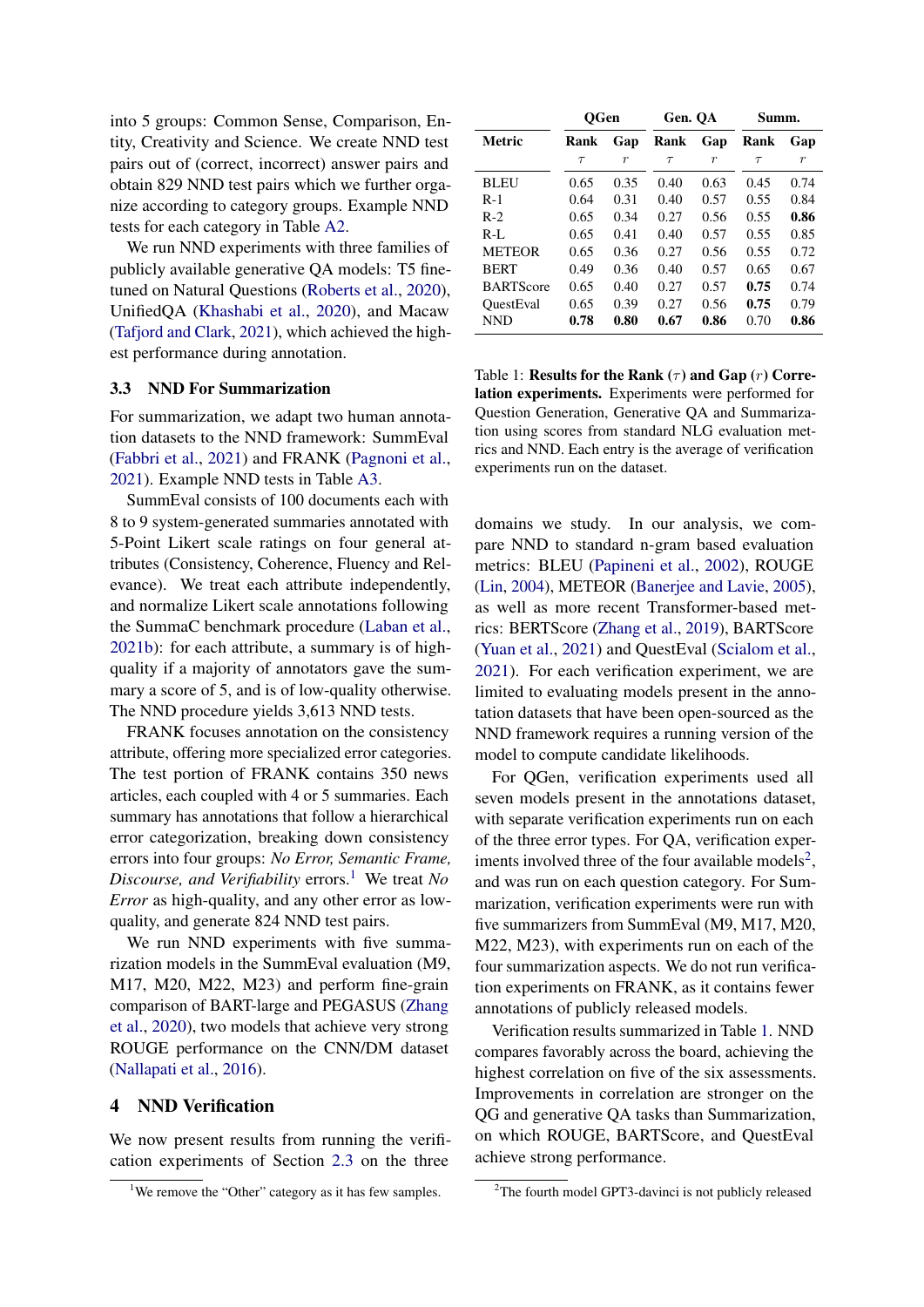We note an important conceptual difference between NND and the metrics we compare to which are reference-based. Reference-based metrics score a generator by establishing a similarity between the model's candidate outputs and human-written references. In contrast, NND is reference-less and relies on human annotations of a several model's candidate outputs to evaluate models. We hypothesize that the use of near-negatives, and whether a model is likely to avoid them, provides useful signal that leads to high-quality model evaluation.

We next turn to using the NND framework in practical situations, and assume that NND pass rates provide quality estimates of model ranks and performance gaps between models.

## <span id="page-4-0"></span>5 NND Applications

## 5.1 Extrapolating Model Performance

<span id="page-4-1"></span>

|                   |        | QUIZ Design NND            |                  |                |         |  |
|-------------------|--------|----------------------------|------------------|----------------|---------|--|
|                   |        | Overall                    | <b>Disfluent</b> | <b>Off Tgt</b> | W. Ctxt |  |
| #NND Tests        |        | 2686                       | 711              | 890            | 1085    |  |
| Model             | $\%$ A | NND Test Pass Rate $(\% )$ |                  |                |         |  |
| Distil-GPT2       | 33.4   | 44.9                       | 52.7             | 37.0           | 46.0    |  |
| GPT2-base         | 40.9   | 52.3                       | 60.3             | 49.7           | 49.3    |  |
| GPT2-med          | 51.3   | 60.8                       | 63.3             | 64.5           | 56.1    |  |
| <b>BART-Base</b>  | 52.0   | 59.6                       | 60.5             | 64.5           | 55.0    |  |
| ProphetNet        | 53.5   | 67.7                       | 58.1             | 79.8           | 64.1    |  |
| <b>BART-Large</b> | 58.4   | 64.2                       | 63.3             | 70.8           | 59.4    |  |
| MixOG-L           | 68.4   | 70.9                       | 66.9             | 80.9           | 65.3    |  |
| MixOG-3B          |        | 72.9                       | 69.5             | 81.7           | 67.8    |  |
| Macaw-3B          |        | 69.2                       | 70.3             | 73.3           | 65.1    |  |
| Macaw-11B         |        | 70.6                       | 69.3             | 78.0           | 65.4    |  |

 $\alpha$  be  $\alpha$  been

Table 2: Extrapolation of QGen model's performance on the Quiz Design manual evaluation. The first seven models (top) are part of the human evaluation (%A: original human acceptance rate), bottom three are only evaluated with NND.

In Quiz Design, the largest MixQG-3B model was not included in the annotations due to latency requirements for the interface [\(Laban et al.,](#page-9-5) [2022\)](#page-9-5). Further, new QGen models have been released since the study's conduct. We leverage NND's ability to provide category-specific estimates of performance to extrapolate how these unseen models would have performed in the Quiz Design Study.

We run NND experiments for each of the seven models included in the study, as well as the unseen models. Results are summarized in Table [2.](#page-4-1)

First, the three novel models all achieve strong performances, obtaining three of the best four overall NND pass rates. The MixQG-3B achieves the

<span id="page-4-2"></span>

Figure 2: Fine-grain comparison of a pair of summarization models on based on two NND test sets. SummEval estimates performance on four general aspects, and FRANK focuses on factual consistency errors.

highest performance overall, seeing a total improvement of 2% when compared to MixQG-L, the best performer at the time of the study, with gains on all three error categories. The Macaw models achieve the strongest performance in *Disfluency*, but lower performance on *Off Target* and *Wrong Context* lead to lower performance overall.

These results show NND can be used to give a second life to human evaluation datasets by projecting model performance a posteriori.

#### <span id="page-4-3"></span>5.2 Fine-Grained Model Comparison

Prior work has recognized the BART-Large and PEGASUS models as close contenders for top performance in summarization [\(Fabbri et al.,](#page-8-0) [2021\)](#page-8-0). In fact, the two models are virtually tied in terms of ROUGE-1 score on the CNN/DM test set with a variation of less than 0.1 point.

To gain specific insights into the differences between the models, we run NND experiments with both models using the general NND test set based on the SummEval annotations, as well as the factual consistency focused FRANK annotations. Results are summarized in Figure [2.](#page-4-2)

On the SummEval test set, PEGASUS narrowly outperforms BART overall, owing to 4-5% gains on the consistency and fluency aspects. Performance on the coherence and relevance aspects are narrower, with BART topping coherence, and PE-GASUS with a slight edge in relevance.

The SummEval results are reaffirmed by the FRANK NND experiment, on which PEGASUS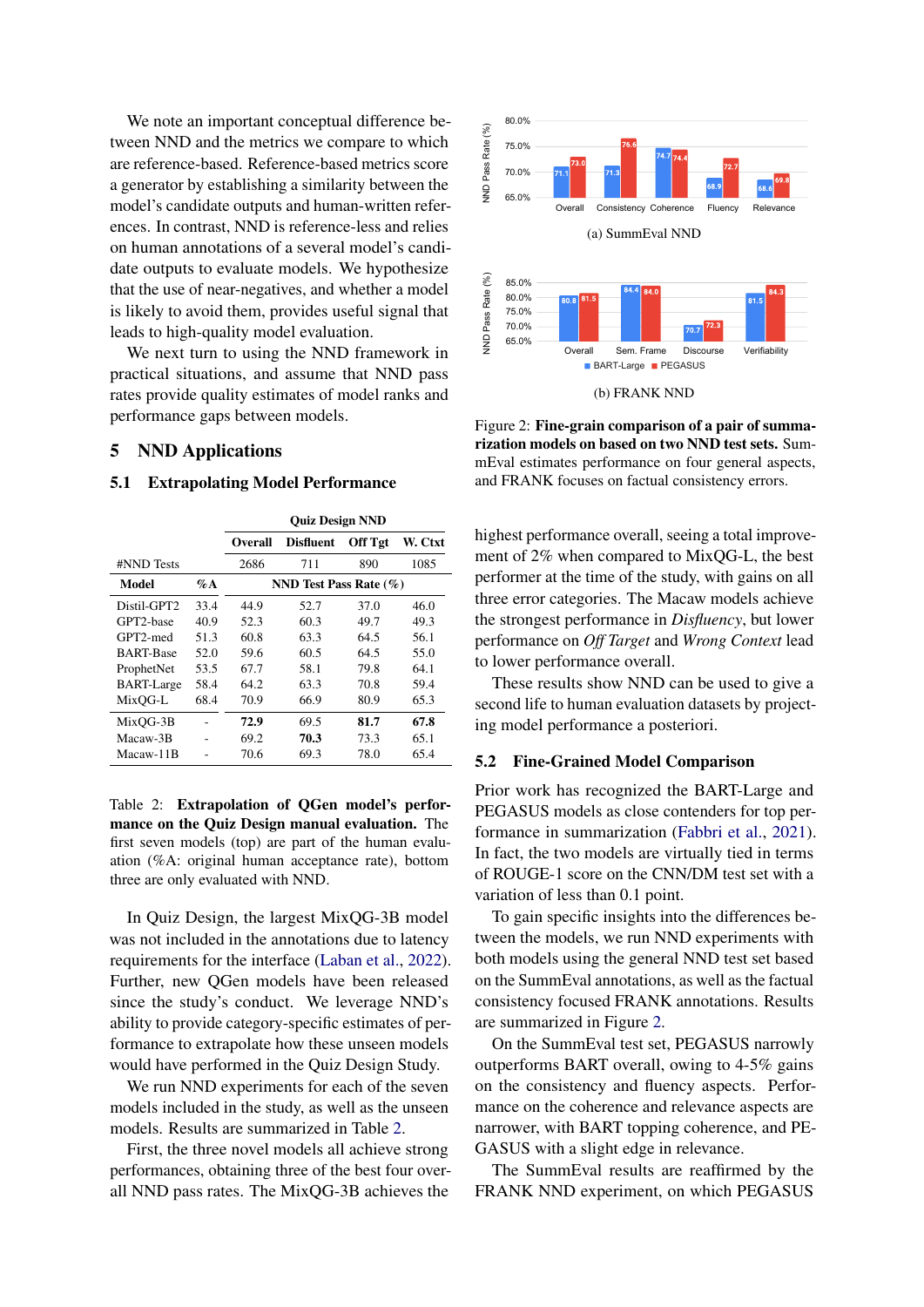<span id="page-5-0"></span>

Figure 3: Scaling experimental results for QA models. Overall and category-specific NND pass-rates are computed for varying model sizes from three model families: T5, UnifiedQA and Macaw.

also outperforms BART overall, confirming that PEGASUS is better at avoiding factual errors than BART. However on this more precise error categorization PEGASUS does not win out entirely, with BART-Large achieving higher pass rate on the Semantic Frame errors.

The NND results confirm that the two models' performance are close, with overall NND pass rates within 2% of each other, yet reveal some subtlety in the specific strengths and weaknesses of each model. Depending on the application, certain attributes might be of more or less importance, and NND could inform a user on which model to select.

## 5.3 Model Scaling Effects

The authors of the Challenge 300 dataset only annotated text outputs from the largest models available for each model family [\(Tafjord and Clark,](#page-10-1) [2021\)](#page-10-1). This annotation strategy is understandable, as annotating smaller models' answers increases annotation cost, but it limits understanding of the effect of model size on performance.

We run NND experiments for all model sizes available for three families of QA models: T5 finetuned on Natural Questions (Small, Large, 3B, 11B) [\(Roberts et al.,](#page-9-8) [2020\)](#page-9-8), Unified-QA (Small, Base, Large, 3B, 11B) [\(Khashabi et al.,](#page-9-9) [2020\)](#page-9-9) and Macaw (Large, 3B, 11B) [\(Tafjord and Clark,](#page-10-1) [2021\)](#page-10-1), with results summarized in Figure [3.](#page-5-0)

<span id="page-5-1"></span>

Figure 4: NND Performance as a summarization model is trained. By running SummEval NND evaluations on model checkpoints during training, model ability to detect consistency, fluency, coherence and relevance errors can be studied.

Overall, increasing model size leads to gradual increases in performance for the UnifiedQA and Macaw models. Unexpectedly for T5, performance peaks with the T5-Large, however overall the T5 family underperforms UnifiedQA and Macaw.

Focusing on UnifiedQA and Macaw, model performance increases steadily on three question categories: Common Sense, Creativity and Science, but surprisingly stagnates or decreases on the Comprehension and Entity categories.

The NND experiments reveal that although performance tends to improve with model size increase, the trends vary widely by question category: an end user with a particular question category in mind might benefit from a smaller model size.

#### <span id="page-5-2"></span>5.4 Evaluation During Training

So far, we ran NND to evaluate finalized models, performing comparisons across models. We now use NND to inspect a model during training.

We train a BART-base model on the CNN/DM dataset using teacher forcing with cross entropy loss for three epochs. We perform an NND evaluation of the latest model checkpoint every 2,000 training steps, using the SummEval NND test pairs.

Results summarized in Figure [4.](#page-5-1) Surprisingly, the model's ability to detect consistency and fluency errors decreases during training, with NND pass rates decreasing by 2-4%. This finding mirrors analysis on training dynamics in summarization, which finds that models become less factual in later stages of the training process [\(Goyal et al.,](#page-8-2) [2021\)](#page-8-2). On the other hand, model performance on coherence and relevance errors steadily increases during training. These trends could be explained by the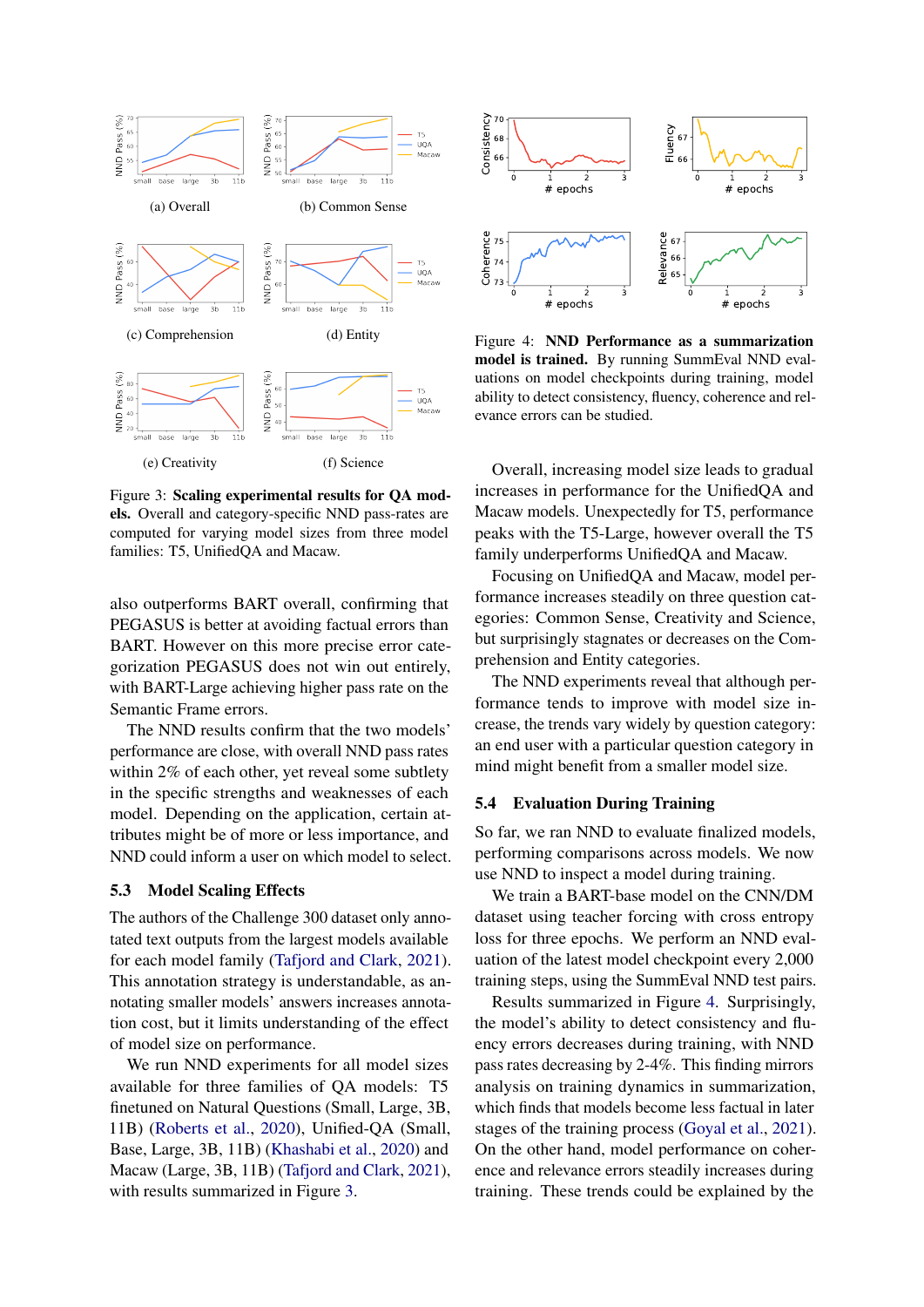model becoming better at summarization-specific skills, such as content selection (relevance) and ordering (coherence) at the cost of factual consistency and general fluency.

## 6 Related Work

We compare and contrast NND to relevant prior work.

NLG Benchmarks. Following the success of benchmarks such as GLUE [\(Wang et al.,](#page-10-6) [2018\)](#page-10-6) for the evaluation of NLU models, some work has proposed benchmarks as a way to evaluate NLG models, such as GLGE [\(Liu et al.,](#page-9-14) [2021\)](#page-9-14) with 8 NLG tasks or the crowd-sourced BigBench [\(bench](#page-8-3) [collaboration,](#page-8-3) [2021\)](#page-8-3) with 209 NLG tasks. More recently, the GEM Workshop proposed the GEM Benchmark [\(Gehrmann et al.,](#page-8-4) [2021\)](#page-8-4), a living benchmark with rule-based challenge sets which can be updated with new models and referene-based metrics. Benchmarks are useful for broad comparison of model performance across tasks, for example with the evaluation of large language models in few-shot settings. We view NND as complementary to NLG benchmarks: a highly task-specific tool that can be used to assess a model's potential limitation on a particular task.

LM Likelihood Score. Language-modeling likelihood and perplexity (the exponentiation of log-likelihood) are commonly used to evaluate NLG models [\(Hashimoto et al.,](#page-8-5) [2019\)](#page-8-5). For example, test-set perplexity is the standard metric to compare unconditional language models [\(Chelba](#page-8-6) [et al.,](#page-8-6) [2013;](#page-8-6) [Khandelwal et al.,](#page-9-15) [2019\)](#page-9-15). Model capacity and vocabulary size affect likelihoods, and careful normalization is required for model-to-model comparisons [\(Jelinek et al.,](#page-8-7) [1977\)](#page-8-7). In NND, likelihoods are not compared across models, circumventing normalization needs. Furthermore, likelihood and perplexity lack interpretability, whereas NND mirrors error categories of human evaluations.

External LM Likelihood. Beside the evaluated model's own likelihood, some work has used an external language model's likelihood for scoring. BARTScore [\(Yuan et al.,](#page-10-4) [2021\)](#page-10-4) uses the likelihood of a BART model to evaluate generated texts on factors such as faithfulness, precision and recall. [Salazar et al.](#page-10-7) [\(2020\)](#page-10-7) propose Masked-Language Model Scoring to repurpose BERT-style NLU models into producing pseudo-log likelihoods shown to measure textual fluency. Although large external language models can be useful at measuring general language quality, it is challenging for a single model to assess task-specific quality of generated text. In NND, test pairs are targeted at evaluating model performance on specific task skills.

Contrastive Learning. The use of negative (or near-negative) candidates in NLG has been explored with recent interest in applying contrastive learning [\(Chopra et al.,](#page-8-8) [2005\)](#page-8-8) methods to NLG training [\(He and Glass,](#page-8-9) [2020;](#page-8-9) [Liu and Liu,](#page-9-16) [2021;](#page-9-16) [Cao and Wang,](#page-8-10) [2021\)](#page-8-10). In contrastive learning, a model being trained receives both positive and negative candidates, and has a two-sided objective of increasing likelihood of positive candidates, while reducing the likelihood of negative candidates.

Similarly, Self-Critical Sequence Training [\(Rennie et al.,](#page-9-17) [2017;](#page-9-17) [Laban et al.,](#page-9-18) [2021a\)](#page-9-18) is an RL training method in which a model generates several candidates which are scored and contrasted. NND relies on pairs of candidates of differing quality as well, however the framework is focused on evaluation and not model training. Furthermore, training methods rely on automatic metrics to generate or score negative candidates, whereas NND is based on human annotations. When a large number of NND tests available, NND could be compatible with contrastive learning: a portion of the tests can be for model training, while a portion is reserved for evaluation.

Language Model Behavioral Analysis. Recent work has built behavioral analysis corpora [\(Isabelle et al.,](#page-8-11) [2017;](#page-8-11) [Naik et al.,](#page-9-19) [2018;](#page-9-19) [Vig et al.,](#page-10-8) [2020\)](#page-10-8) to evaluate model behavior and bias. For example, in the prompt: "The nurse said that \_ is fine", a biased model assigns higher likelihood to a stereotypical "she" pronoun than an anti-stereotypical pronoun ("he", "it"). Behavioral analysis corpora rely on a corpus of unit tests, and models are evaluated by the percentage of passed tests. Unlike NND, behavioral analysis often relies on rules or a lexicon to construct the corpus, and is often focused on measuring the effect of a single word or phrase, whereas NND relies on model-generated candidates with human annotations.

#### 7 Discussion

#### 7.1 Other Domains

Although we focus on three NLG tasks, annotations from human evaluation in other NLG tasks could be used to expand the framework further in future work, for example with the WMT MQM [\(Freitag et al.,](#page-8-12) [2021\)](#page-8-12) annotations for translation, or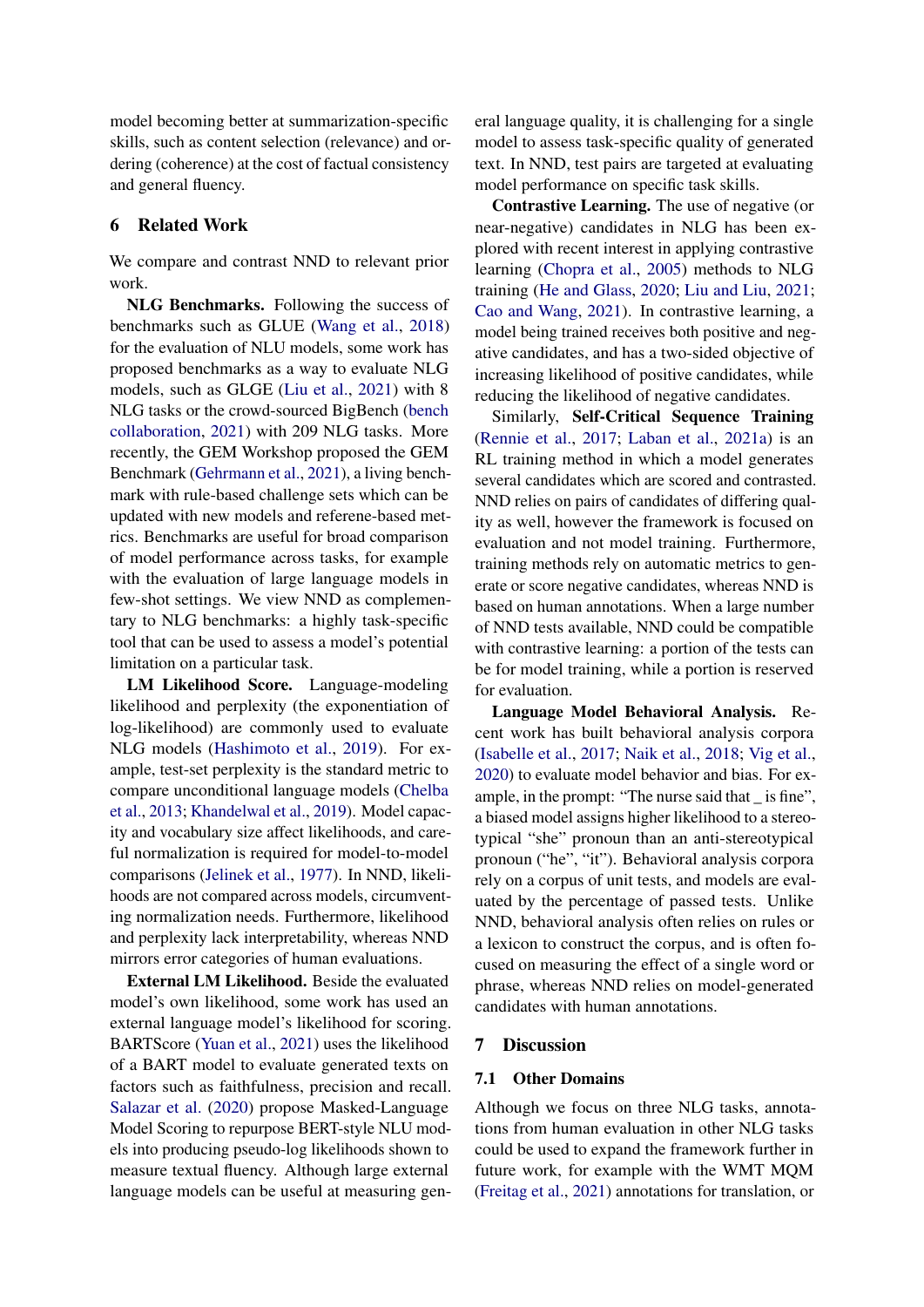the SAMSA [\(Sulem et al.,](#page-10-9) [2018b\)](#page-10-9) annotations for text simplification.

## 7.2 Benefits of NND

Flexibility of Framework. NND relies on a preexisting human annotations to generate NND test pairs. However, the required annotation format is flexible, our experiments show that NND is compatible with single-error categorizations (e.g., the Quiz Design in Section [3.1\)](#page-2-2), hierarchical categorizations (e.g., FRANK in Section [3.3\)](#page-3-4), or Likert-scale ratings (e.g., SummEval in Section [3.3\)](#page-3-4). In fact, NND results adopt the shape of the repurposed human evaluation, for instance results in Section [5.2](#page-4-3) are broken down both by general summarization aspects using the SummEval NND, and further refined to detailed categories with the FRANK NND.

Direct Language Model Evaluation. In typical NLG evaluation, a decoding strategy is used to generate a candidate which is evaluated. Often, authors of a model recommend a decoding strategy to pair with the model, which creates an additional confounding factor in the evaluation, as a better decoding strategy (e.g., Nucleus Sampling [Holtzman](#page-8-13) [et al.](#page-8-13) [\(2019\)](#page-8-13)) can lead to improvements regardless of model quality. NND avoids this problem by evaluating a model directly through its likelihood, and by-passing the use of a decoding strategy.

Computationally Inexpensive. Computing candidate likelihood requires a single model forward pass, through teacher forcing, whereas other automated NLG evaluations often require full candidate generation, which is computationally expensive. The low computational cost of NND enables rapid evaluation during training (Section [5.4\)](#page-5-2).

### 7.3 Limitations of NND

Reliance on Likelihood. Not all NLG models are language models capable of producing candidate likelihoods. For instance, black-box models such as GPT-3 [\(Brown et al.,](#page-8-14) [2020\)](#page-8-14) or an extractive summarizer [\(Mihalcea and Tarau,](#page-9-20) [2004\)](#page-9-20) cannot be evaluated through NND out-of-the-box as there is no way to administer NND tests. Furthermore, NND relies on models being well calibrated. If a model is poorly calibrated, it could generate a single quality candidate, but a poor judge of quality on other candidates, leading to low performance on NND tests. However, prior work has argued that model calibration is important: it enables models to generate diverse candidates and is important in gaining

a user's trust in practical applications [\(Guo et al.,](#page-8-15) [2017\)](#page-8-15).

Reliance on Prior Errors. NND relies on annotated errors of previous models to evaluate a new model, which assumes errors made by models remain constant over time. This is limiting, as each generation of models has specific strengths and weaknesses, with new categories of errors emerging over time. We recommend that NND be used as a temporary extension to a human-evaluation, allowing for a few generations of models to be evaluated on the same benchmark. However, the gold standard of NLG evaluation remains human evaluation, and it should still be performed frequently, and repurposed into updated NND test sets.

Sensitivity to Normalization. A complication of the NND framework is that it relies on inputting prior model's outputs into the evaluated model to obtain a likelihood. NLG models use different norms for punctuation and capitalization, making the exchange of generated text across models delicate. Other NLG evaluation metrics are also sensitive to un-normalized texts [\(Post,](#page-9-21) [2018\)](#page-9-21), and for NND it falls on the creator of the dataset to verify that NND test pairs are well-framed and do not contain signal that might affect result validity.

#### 8 Conclusion

We introduce the Near-Negative Distinction (NND) framework for the evaluation of NLG models. In the NND framework, a pre-existing human evaluation dataset is repurposed to create NND test pairs comprised text candidates of differing quality. Models are evaluated on their ability to assign higher likelihood to high quality candidates, giving an estimate of whether models would avoid the errors of previously evaluated models. We apply the NND framework to three NLG tasks: question generation, question answering and summarization, and show that NND results correlate better with human preference than prior NLG evaluation methods. The NND framework allows to break down model performance by error category, and we illustrate how the framework's flexibility can be used to understand model strengths and weaknesses, for instance extrapolating how newer models would perform in an existing human study or how a summarization model can lose factual consistency ability during training. NND is a simple, automatic, and versatile evaluation method that we hope can accelerate NLG research.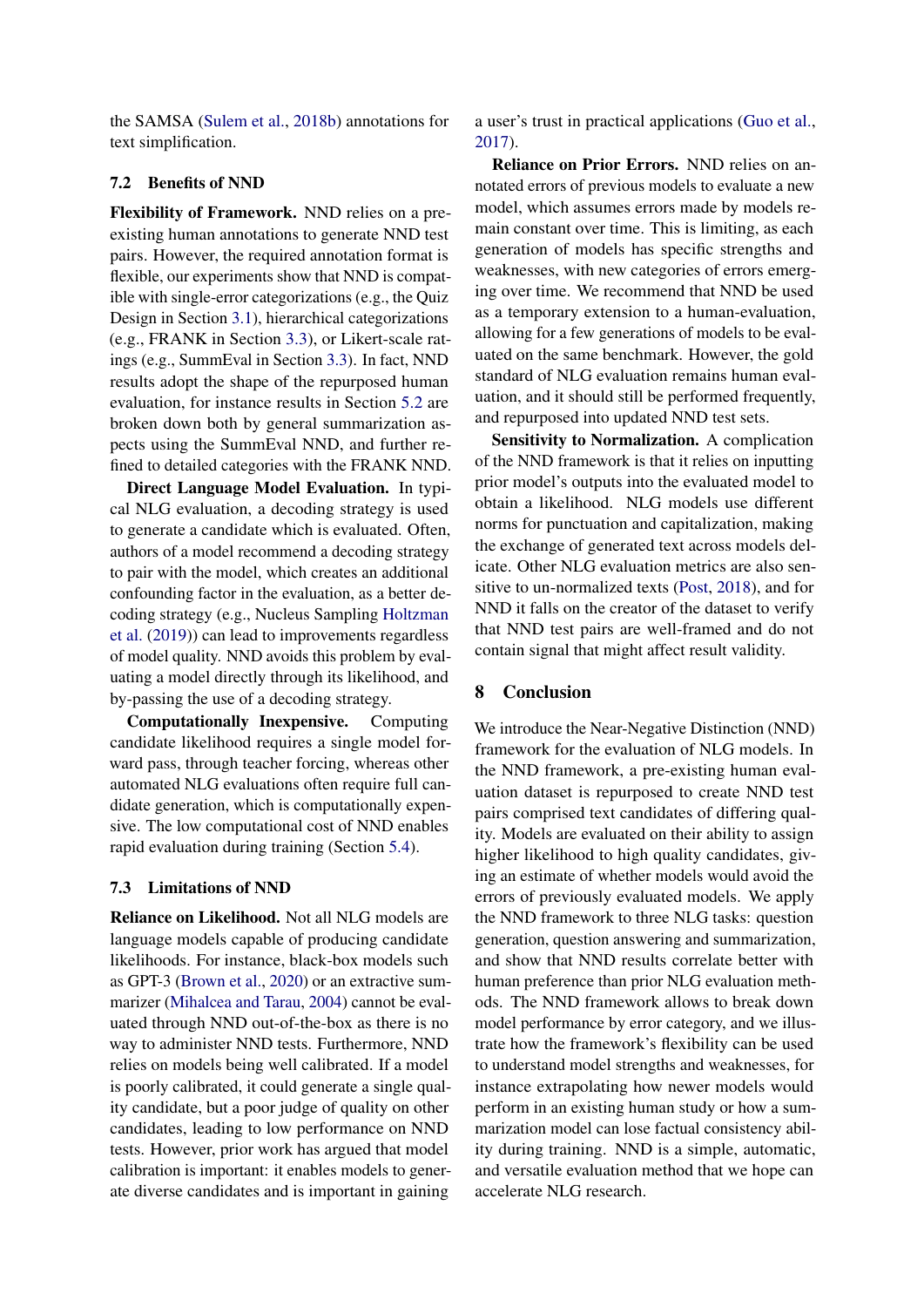## 9 Ethical Considerations

We focused our experiments on models and datasets for the English language, and even though we expect the NND framework to be adaptable to other languages and settings, we have not verified this assumption experimentally and limit our claims to the English language.

We selected question generation, question answering and summarization as the three NLG domains on which we assessed the NND framework. We expect that the framework will be beneficial in other NLG tasks such as data-to-text, image captioning or simplification, but have not created NND test sets for these domains and limit our claims to the three tasks we ran experiments for.

We note that NND datasets are not novel datasets, but transformations of pre-existing human annotation datasets, and proper permission to re-use underlying datasets should be granted prior to usage in the NND framework. Our experiment all relied on publicly released human evaluation annotations with explicit permission for research re-use.

### Acknowledgement

We thank Alexander Fabbri, Jesse Vig and Greg Durrett for helpful feedback on the manuscript.

#### **References**

- <span id="page-8-1"></span>Satanjeev Banerjee and Alon Lavie. 2005. Meteor: An automatic metric for mt evaluation with improved correlation with human judgments. In *Proceedings of the acl workshop on intrinsic and extrinsic evaluation measures for machine translation and/or summarization*, pages 65–72.
- <span id="page-8-3"></span>BIG bench collaboration. 2021. [Beyond the imitation](https://github.com/google/BIG-bench) [game: Measuring and extrapolating the capabilities](https://github.com/google/BIG-bench) [of language models.](https://github.com/google/BIG-bench)
- <span id="page-8-14"></span>Tom Brown, Benjamin Mann, Nick Ryder, Melanie Subbiah, Jared D Kaplan, Prafulla Dhariwal, Arvind Neelakantan, Pranav Shyam, Girish Sastry, Amanda Askell, et al. 2020. Language models are few-shot learners. *Advances in neural information processing systems*, 33:1877–1901.
- <span id="page-8-10"></span>Shuyang Cao and Lu Wang. 2021. Cliff: Contrastive learning for improving faithfulness and factuality in abstractive summarization. In *EMNLP*.
- <span id="page-8-6"></span>Ciprian Chelba, Tomas Mikolov, Mike Schuster, Qi Ge, Thorsten Brants, Phillipp Koehn, and Tony Robinson. 2013. One billion word benchmark for measuring progress in statistical language modeling. *arXiv preprint arXiv:1312.3005*.
- <span id="page-8-8"></span>Sumit Chopra, Raia Hadsell, and Yann LeCun. 2005. Learning a similarity metric discriminatively, with application to face verification. In *2005 IEEE Computer Society Conference on Computer Vision and Pattern Recognition (CVPR'05)*, volume 1, pages 539–546. IEEE.
- <span id="page-8-0"></span>Alexander R Fabbri, Wojciech Kryściński, Bryan McCann, Caiming Xiong, Richard Socher, and Dragomir Radev. 2021. Summeval: Re-evaluating summarization evaluation. *Transactions of the Association for Computational Linguistics*, 9:391–409.
- <span id="page-8-12"></span>Markus Freitag, George Foster, David Grangier, Viresh Ratnakar, Qijun Tan, and Wolfgang Macherey. 2021. [Experts, errors, and context: A large-scale study of](http://arxiv.org/abs/2104.14478) [human evaluation for machine translation.](http://arxiv.org/abs/2104.14478)
- <span id="page-8-4"></span>Sebastian Gehrmann, Tosin Adewumi, Karmanya Aggarwal, Pawan Sasanka Ammanamanchi, Anuoluwapo Aremu, Antoine Bosselut, Khyathi Raghavi Chandu, Miruna-Adriana Clinciu, Dipanjan Das, Kaustubh Dhole, et al. 2021. The gem benchmark: Natural language generation, its evaluation and metrics. In *Proceedings of the 1st Workshop on Natural Language Generation, Evaluation, and Metrics (GEM 2021)*, pages 96–120. Association for Computational Linguistics.
- <span id="page-8-2"></span>Tanya Goyal, Jiacheng Xu, Junyi Jessy Li, and Greg Durrett. 2021. Training dynamics for text summarization models. *arXiv preprint arXiv:2110.08370*.
- <span id="page-8-15"></span>Chuan Guo, Geoff Pleiss, Yu Sun, and Kilian Q Weinberger. 2017. On calibration of modern neural networks. In *International Conference on Machine Learning*, pages 1321–1330. PMLR.
- <span id="page-8-5"></span>Tatsunori B Hashimoto, Hugh Zhang, and Percy Liang. 2019. Unifying human and statistical evaluation for natural language generation. *arXiv preprint arXiv:1904.02792*.
- <span id="page-8-9"></span>Tianxing He and James Glass. 2020. Negative training for neural dialogue response generation. In *Proceedings of the 58th Annual Meeting of the Association for Computational Linguistics*, pages 2044–2058.
- <span id="page-8-13"></span>Ari Holtzman, Jan Buys, Li Du, Maxwell Forbes, and Yejin Choi. 2019. The curious case of neural text degeneration. In *International Conference on Learning Representations*.
- <span id="page-8-11"></span>Pierre Isabelle, Colin Cherry, and George Foster. 2017. A challenge set approach to evaluating machine translation. In *Proceedings of the 2017 Conference on Empirical Methods in Natural Language Processing*, pages 2486–2496.
- <span id="page-8-7"></span>Fred Jelinek, Robert L Mercer, Lalit R Bahl, and James K Baker. 1977. Perplexity—a measure of the difficulty of speech recognition tasks. *The Journal of the Acoustical Society of America*, 62(S1):S63– S63.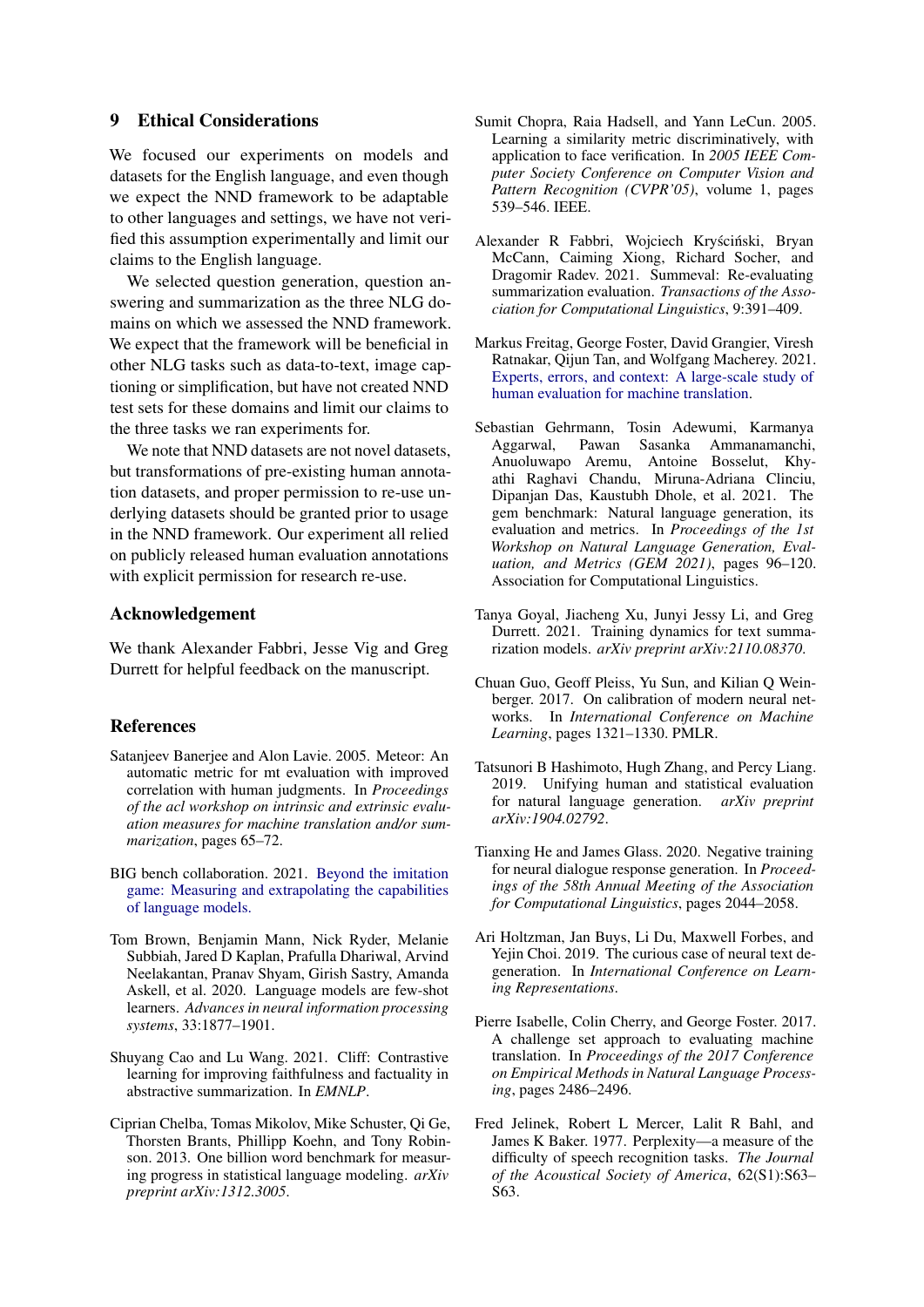- <span id="page-9-4"></span>M. G Kendall. 1938. A new measure of rank correlation. In *Biometrika*.
- <span id="page-9-15"></span>Urvashi Khandelwal, Omer Levy, Dan Jurafsky, Luke Zettlemoyer, and Mike Lewis. 2019. Generalization through memorization: Nearest neighbor language models. In *International Conference on Learning Representations*.
- <span id="page-9-9"></span>Daniel Khashabi, Sewon Min, Tushar Khot, Ashish Sabharwal, Oyvind Tafjord, Peter Clark, and Hannaneh Hajishirzi. 2020. Unifiedqa: Crossing format boundaries with a single qa system. In *Findings of the Association for Computational Linguistics: EMNLP 2020*, pages 1896–1907.
- <span id="page-9-18"></span>Philippe Laban, Tobias Schnabel, Paul N. Bennett, and Marti A. Hearst. 2021a. Keep it simple: Unsupervised simplification of multi-paragraph text. In *ACL/IJCNLP*.
- <span id="page-9-11"></span>Philippe Laban, Tobias Schnabel, Paul N Bennett, and Marti A Hearst. 2021b. Summac: Re-visiting nlibased models for inconsistency detection in summarization. *arXiv preprint arXiv:2111.09525*.
- <span id="page-9-5"></span>Philippe Laban, Chien-Sheng Wu, Lidiya Murakhovs'ka, Wenhao Liu, and Caiming Xiong. 2022. Quiz design task: Helping teachers create quizzes with automated question generation. In *Findings of the North American Chapter of the Association for Computational Linguistics: NAACL 2022*.
- <span id="page-9-7"></span>Mike Lewis, Yinhan Liu, Naman Goyal, Marjan Ghazvininejad, Abdelrahman Mohamed, Omer Levy, Veselin Stoyanov, and Luke Zettlemoyer. 2020. Bart: Denoising sequence-to-sequence pretraining for natural language generation, translation, and comprehension. In *Proceedings of the 58th Annual Meeting of the Association for Computational Linguistics*, pages 7871–7880.
- <span id="page-9-13"></span>Chin-Yew Lin. 2004. Rouge: A package for automatic evaluation of summaries. In *Text summarization branches out*, pages 74–81.
- <span id="page-9-3"></span>Chia-Wei Liu, Ryan Lowe, Iulian Serban, Mike Noseworthy, Laurent Charlin, and Joelle Pineau. 2016. [How NOT to evaluate your dialogue system: An](https://doi.org/10.18653/v1/D16-1230) [empirical study of unsupervised evaluation metrics](https://doi.org/10.18653/v1/D16-1230) [for dialogue response generation.](https://doi.org/10.18653/v1/D16-1230) In *Proceedings of the 2016 Conference on Empirical Methods in Natural Language Processing*, pages 2122–2132, Austin, Texas. Association for Computational Linguistics.
- <span id="page-9-14"></span>Dayiheng Liu, Yu Yan, Yeyun Gong, Weizhen Qi, Hang Zhang, Jian Jiao, Weizhu Chen, Jie Fu, Linjun Shou, Ming Gong, et al. 2021. Glge: A new general language generation evaluation benchmark. In *Findings of the Association for Computational Linguistics: ACL-IJCNLP 2021*, pages 408–420.
- <span id="page-9-16"></span>Yixin Liu and Pengfei Liu. 2021. Simcls: A simple framework for contrastive learning of abstractive summarization. *arXiv preprint arXiv:2106.01890*.
- <span id="page-9-20"></span>Rada Mihalcea and Paul Tarau. 2004. Textrank: Bringing order into text. In *Proceedings of the 2004 conference on empirical methods in natural language processing*, pages 404–411.
- <span id="page-9-1"></span>Lidiya Murakhovs'ka, Chien-Sheng Wu, Philippe Laban, Tong Niu, Wenhao Liu, and Caiming Xiong. 2022. Mixqg: Neural question generation with mixed answer types. *Findings of the North American Chapter of the Association for Computational Linguistics: NAACL 2022*.
- <span id="page-9-19"></span>Aakanksha Naik, Abhilasha Ravichander, Norman Sadeh, Carolyn Rose, and Graham Neubig. 2018. Stress test evaluation for natural language inference. In *Proceedings of the 27th International Conference on Computational Linguistics*, pages 2340–2353.
- <span id="page-9-12"></span>Ramesh Nallapati, Bowen Zhou, Cicero dos Santos, Caglar Gulcehre, and Bing Xiang. 2016. Abstractive text summarization using sequence-to-sequence rnns and beyond. In *Proceedings of The 20th SIGNLL Conference on Computational Natural Language Learning*, pages 280–290.
- <span id="page-9-0"></span>Nathan Ng, Kyra Yee, Alexei Baevski, Myle Ott, Michael Auli, and Sergey Edunov. 2019. Facebook fair's wmt19 news translation task submission. In *Proceedings of the Fourth Conference on Machine Translation (Volume 2: Shared Task Papers, Day 1)*, pages 314–319.
- <span id="page-9-10"></span>Artidoro Pagnoni, Vidhisha Balachandran, and Yulia Tsvetkov. 2021. Understanding factuality in abstractive summarization with frank: A benchmark for factuality metrics. In *Proceedings of the 2021 Conference of the North American Chapter of the Association for Computational Linguistics: Human Language Technologies*, pages 4812–4829.
- <span id="page-9-2"></span>Kishore Papineni, Salim Roukos, Todd Ward, and Wei-Jing Zhu. 2002. Bleu: a method for automatic evaluation of machine translation. In *Proceedings of the 40th annual meeting of the Association for Computational Linguistics*, pages 311–318.
- <span id="page-9-21"></span>Matt Post. 2018. A call for clarity in reporting bleu scores. *WMT 2018*, page 186.
- <span id="page-9-6"></span>Alec Radford, Jeffrey Wu, Rewon Child, David Luan, Dario Amodei, and Ilya Sutskever. 2019. Language models are unsupervised multitask learners. *OpenAI blog 1.8 (2019): 9*.
- <span id="page-9-17"></span>Steven J Rennie, Etienne Marcheret, Youssef Mroueh, Jerret Ross, and Vaibhava Goel. 2017. Self-critical sequence training for image captioning. In *Proceedings of the IEEE conference on computer vision and pattern recognition*, pages 7008–7024.
- <span id="page-9-8"></span>Adam Roberts, Colin Raffel, and Noam Shazeer. 2020. How much knowledge can you pack into the parameters of a language model? In *Proceedings of the 2020 Conference on Empirical Methods in Natural Language Processing (EMNLP)*, pages 5418–5426.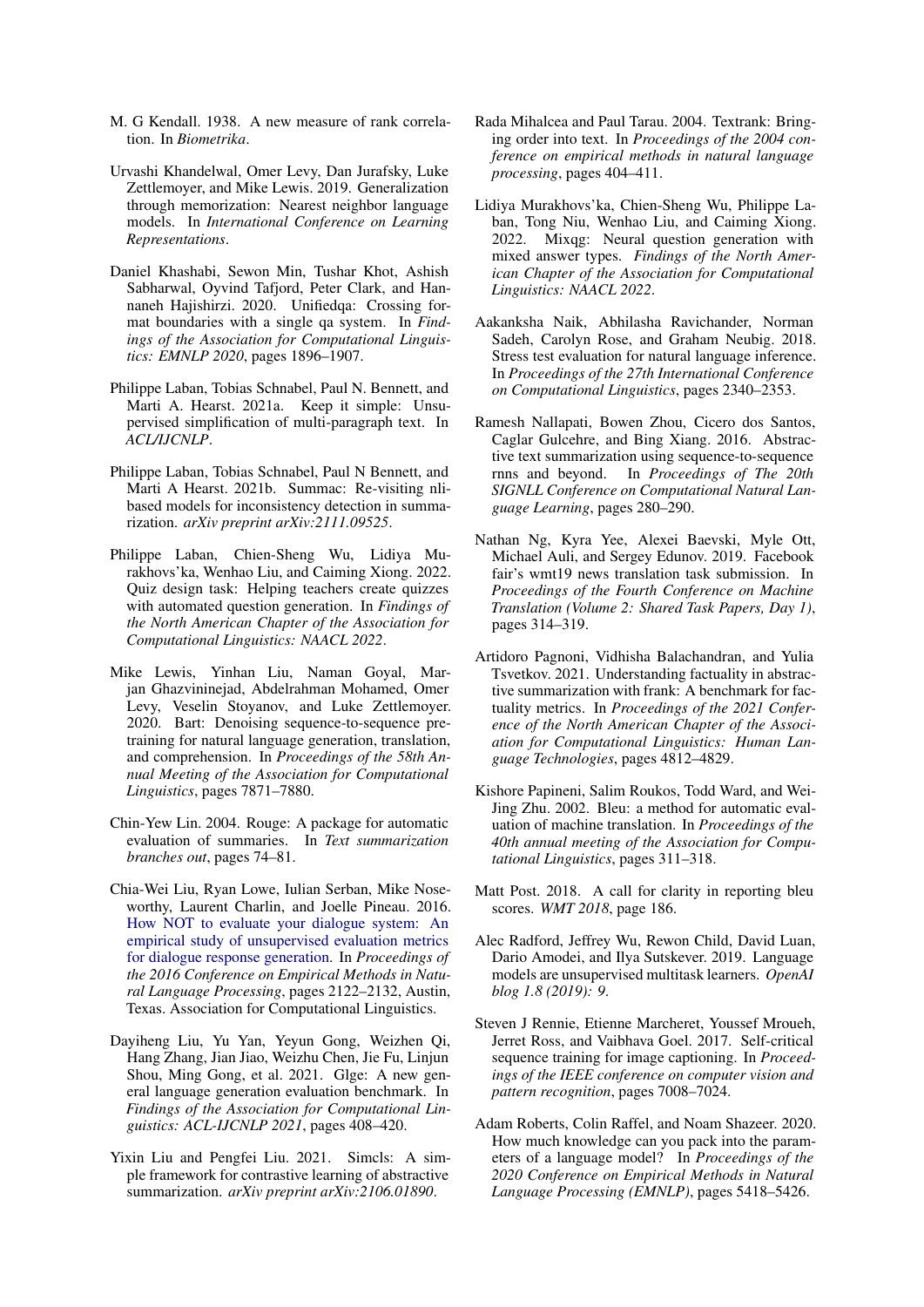- <span id="page-10-7"></span>Julian Salazar, Davis Liang, Toan Q Nguyen, and Katrin Kirchhoff. 2020. Masked language model scoring. In *Proceedings of the 58th Annual Meeting of the Association for Computational Linguistics*, pages 2699–2712.
- <span id="page-10-5"></span>Thomas Scialom, Paul-Alexis Dray, Sylvain Lamprier, Benjamin Piwowarski, Jacopo Staiano, Alex Wang, and Patrick Gallinari. 2021. Questeval: Summarization asks for fact-based evaluation. In *Proceedings of the 2021 Conference on Empirical Methods in Natural Language Processing*, pages 6594–6604.
- <span id="page-10-2"></span>Elior Sulem, Omri Abend, and Ari Rappoport. 2018a. [BLEU is not suitable for the evaluation of text sim](https://doi.org/10.18653/v1/D18-1081)[plification.](https://doi.org/10.18653/v1/D18-1081) In *Proceedings of the 2018 Conference on Empirical Methods in Natural Language Processing*, pages 738–744, Brussels, Belgium. Association for Computational Linguistics.
- <span id="page-10-9"></span>Elior Sulem, Omri Abend, and Ari Rappoport. 2018b. Semantic structural evaluation for text simplification. In *Proceedings of the 2018 Conference of the North American Chapter of the Association for Computational Linguistics: Human Language Technologies, Volume 1 (Long Papers)*, pages 685–696.
- <span id="page-10-1"></span>Oyvind Tafjord and Peter Clark. 2021. Generalpurpose question-answering with macaw. *arXiv preprint arXiv:2109.02593*.
- <span id="page-10-8"></span>Jesse Vig, Sebastian Gehrmann, Yonatan Belinkov, Sharon Qian, Daniel Nevo, Simas Sakenis, Jason Huang, Yaron Singer, and Stuart Shieber. 2020. Causal mediation analysis for interpreting neural nlp: The case of gender bias. *arXiv preprint arXiv:2004.12265*.
- <span id="page-10-6"></span>Alex Wang, Amanpreet Singh, Julian Michael, Felix Hill, Omer Levy, and Samuel R Bowman. 2018. Glue: A multi-task benchmark and analysis platform for natural language understanding. *arXiv preprint arXiv:1804.07461*.
- <span id="page-10-4"></span>Weizhe Yuan, Graham Neubig, and Pengfei Liu. 2021. Bartscore: Evaluating generated text as text generation. *arXiv preprint arXiv:2106.11520*.
- <span id="page-10-0"></span>Jingqing Zhang, Yao Zhao, Mohammad Saleh, and Peter Liu. 2020. Pegasus: Pre-training with extracted gap-sentences for abstractive summarization. In *International Conference on Machine Learning*, pages 11328–11339. PMLR.
- <span id="page-10-3"></span>Tianyi Zhang, Varsha Kishore, Felix Wu, Kilian Q Weinberger, and Yoav Artzi. 2019. Bertscore: Evaluating text generation with bert. *arXiv preprint arXiv:1904.09675*.

## Appendix

## A NND Examples

We provide example NND tests from each of the datasets used in experimentation, with question generation examples in Table [A1,](#page-11-0) generative QA in Table [A2,](#page-12-0) summarization in Table [A3.](#page-13-0) The elements were hand-picked to illustrate a diversity of cases and error categories present in the NND test sets.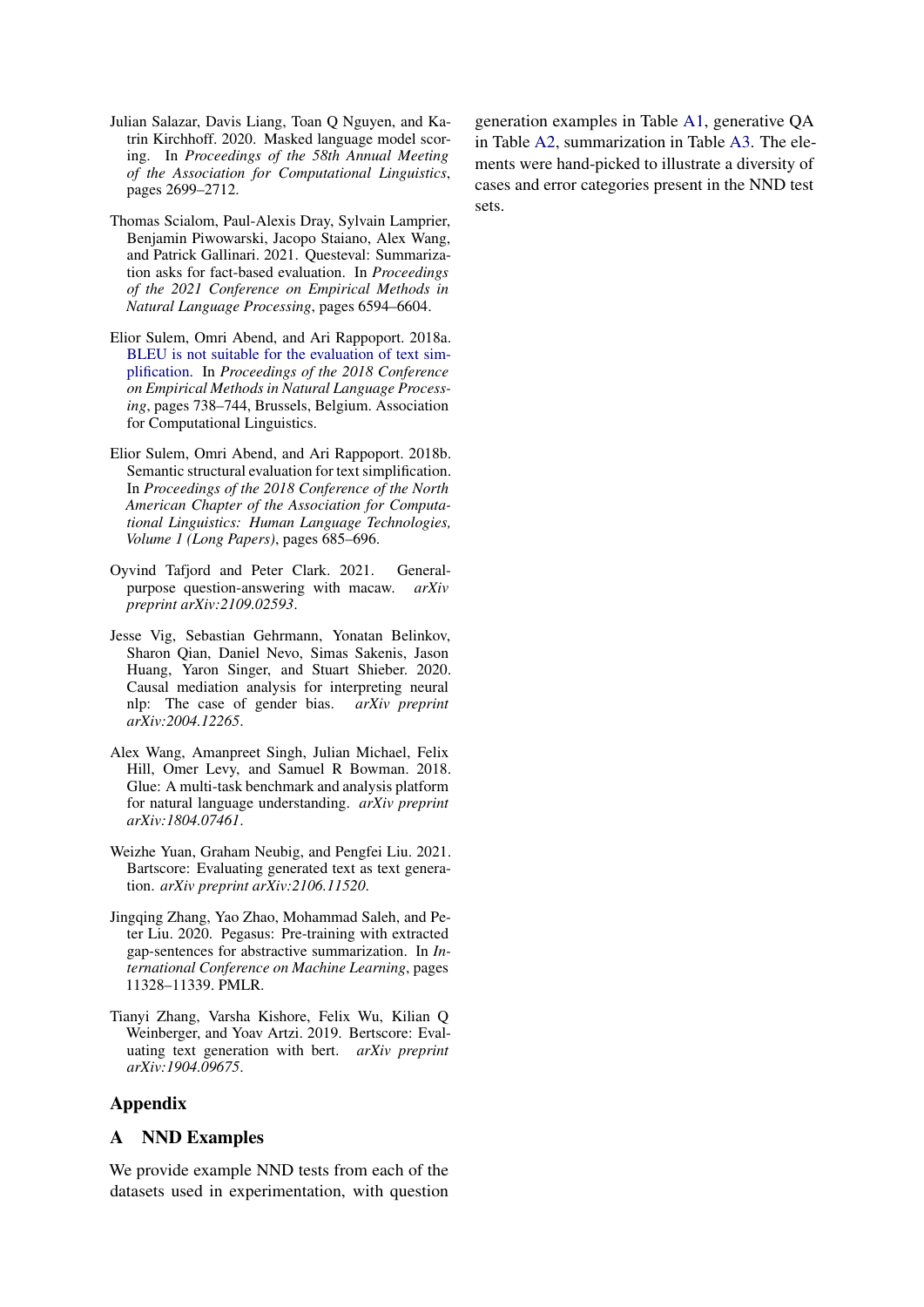## Selected NND Tests - Question Generation

<span id="page-11-0"></span>Like all catalysts, enzymes increase the reaction rate by lowering its activation energy. Some enzymes can make their conversion [...]

> What do enzymes do? What does enzyme do? No Error **Disfluent**

Californium [...] The element was named after the university and the U.S. state of California. Two crystalline forms exist for californium [...]

| What is Californium named after? | What is the state of California? |  |  |  |
|----------------------------------|----------------------------------|--|--|--|
| No Error                         | Off Target                       |  |  |  |

The Palazzo Pitti [...] Giorgio Vasari proposed that Brunelleschi was the palazzo's architect, and that his pupil Luca Fancelli was merely his assistant in the task, but today it is Fancelli who is generally credited.

design of the Palazzo Pitti? No Error Wrong Context

Who is generally credited with the Who was the pupil of Brunelleschi?

Table A1: Three selected examples from the NND QGen dataset. For a given context with the target answer in bold, two candidates are provided: No Error (left) and Error (right).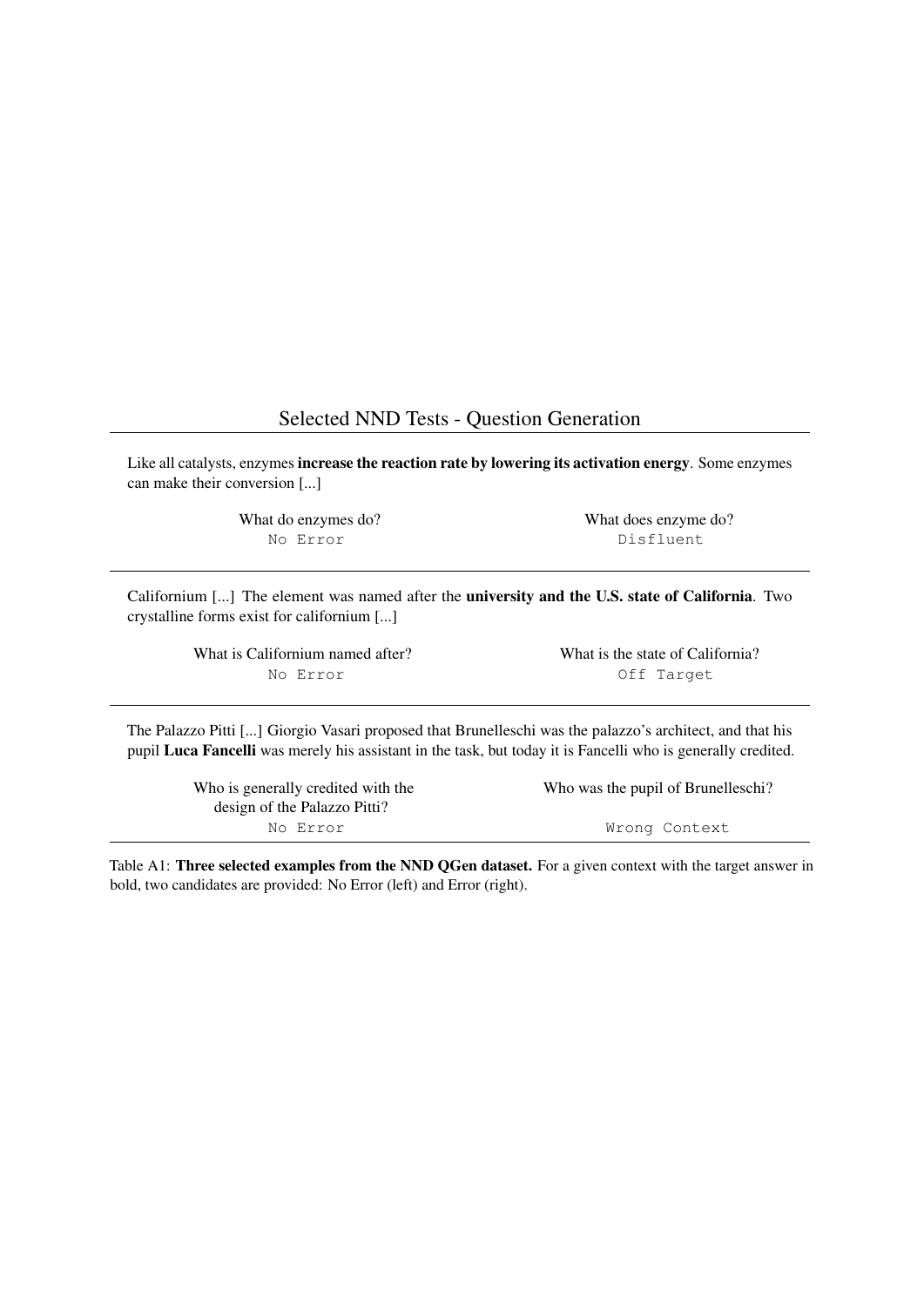# <span id="page-12-0"></span>Selected NND Tests - Generative Question Answering

Common Sense

If plastic was a conductor, then would a plastic spoon conduct electricity?

Yes, but it would be a very poor conductor. No. Plastic is a non-conductor of electricity. Credit: 1 Credit: 0

Comparison

What is the difference between a noun and a verb?

a verb expresses action, a noun describes things A noun is a person, place, or thing. A verb is a person, place, or thing. Credit: 1 Credit: 0

## Entity

Imagine an empty cup. Now put a coin in the cup. Now put another coin in the cup. Now put a pen in the cup. How many coins are in the cup now?

> 2 coins and a pen. three Credit: 1 Credit: 0

# **Creativity**

How can you sit and stand at the same time?

you can't It's easy. You just sit down and stand up. Credit: 1 Credit: 0

> **Science** Why does the sky reflect blue light?

The sky is blue because of Rayleigh scattering. Because God hates you. Credit: 1 Credit: 0

Table A2: Three selected examples from the NND QGen dataset. For a given context with the target answer in bold, two candidates are provided: No Error (left) and Error (right).